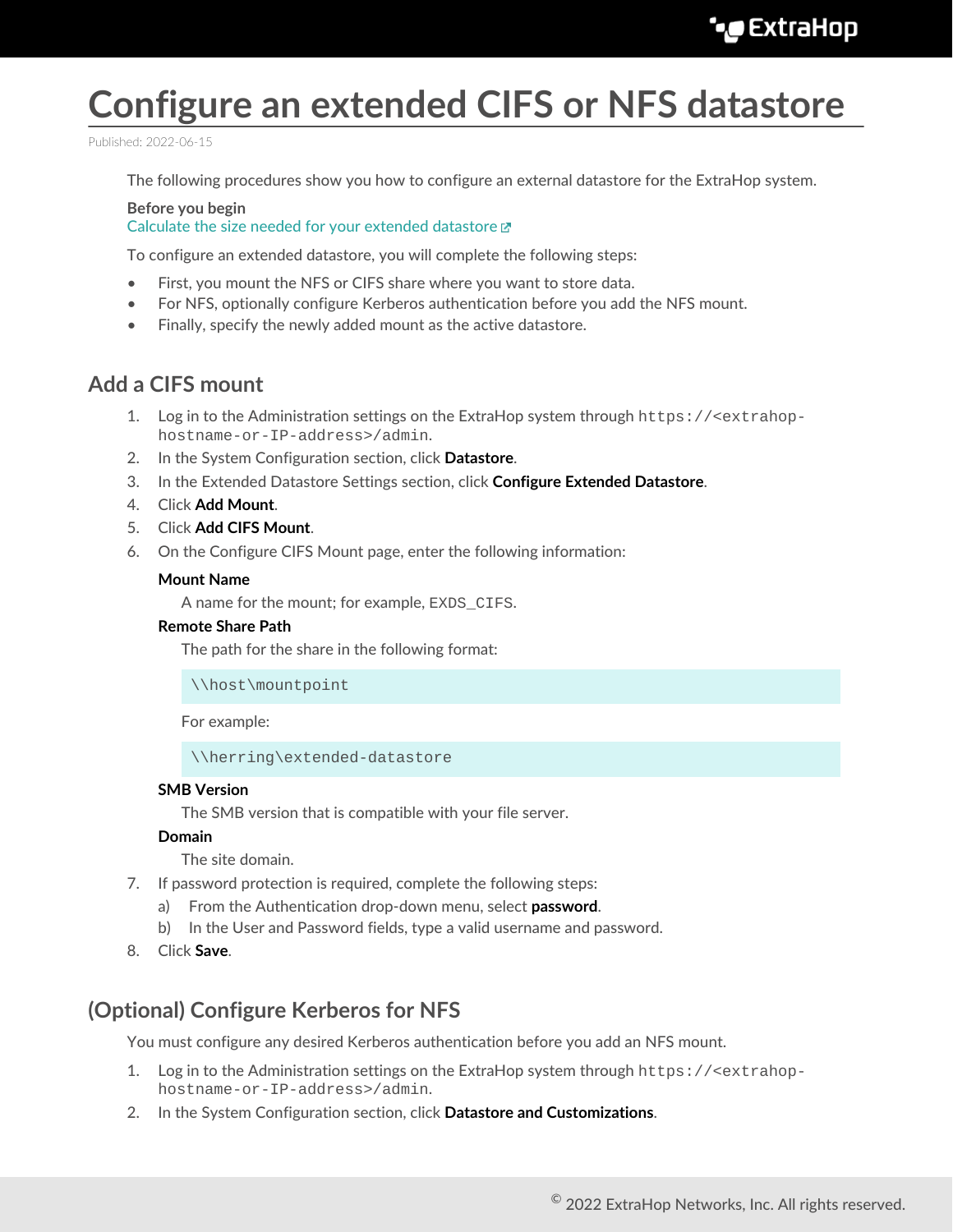# **∙.e** ExtraHop

- 3. In the Extended Datastore Settings section, click **Configure Extended Datastore**.
- 4. Click **Add Kerberos Config**, then complete the following information.
	- a) In the Admin Server field, type the IP address or hostname of the master Kerberos server that issues tickets.
	- b) In the Key Distribution Center (KDC) field, type the IP address or hostname of the server that holds the keys.
	- c) In the Realm field, type the name of the Kerberos realm for your configuration.
	- d) In the Domain field, type the name of the Kerberos domain for your configuration.
- 5. In the Keytab File section, click **Choose File**, select a saved keytab file, and then click **Open**.
- 6. Click **Upload**.

## **Add an NFS mount**

### **Before you begin**

- Configure any applicable Kerberos authentication before you add an NFS mount.
- Either allow read/write access for all users on the share or assign the 'extrahop' user as the owner of the share and allow read/write access.
- You must have NFS version 4.
- 1. In the System Configuration section, click **Datastore and Customizations**.
- 2. In the Extended Datastore Settings section, click **Configure Extended Datastore**.
- 3. Click **Add NFSv4 Mount**.
- 4. On the Configure NFSv4 Mount page, complete the following information:
	- a) In the Mount Name field, type a name for the mount, such as EXDS.
	- b) In the Remote Share Point field, type the path for the mount in the following format:  $host: /$ mountpoint, such as herring:/mnt/extended-datastore.
- 5. From the Authentication drop-down, select from the following options:
	- **None**, For no authentication
	- **Kerberos**, For krb5 security.
	- **Kerberos (Secure Auth and Data Integrity)**, for krb5i security.
	- **Kerberos (Secure Auth, Data Integrity, Privacy)**, for krb5p security
- 6. Click **Save**.

### **Specify a mount as an active extended datastore**

After you add a CIFS or NFS mount, set the mount as your active extended datastore. Remember that only one datastore can collect metrics at a time.

- 
- **Note:** If you decide to store 5-minute and 1-hour metrics on the extended datastore, this option causes any 5-minute and 1-hour metrics collected from the local ExtraHop system datastore to be migrated to the extended datastore. Migrating 5-minute and 1-hour metrics to an extended datastore leaves more room to store 30-second metrics on the local datastore, which increases the amount of high-resolution lookback available.
- 1. Log in to the Administration settings on the ExtraHop system through https://<extrahophostname-or-IP-address>/admin.
- 2. In the System Configuration section, click **Datastore and Customizations**.
- 3. In the Extended Datastore Settings section, click **Configure Extended Datastore**.
- 4. From the Mount Name drop-down, select the name of the mount you want to specify as the extended datastore.